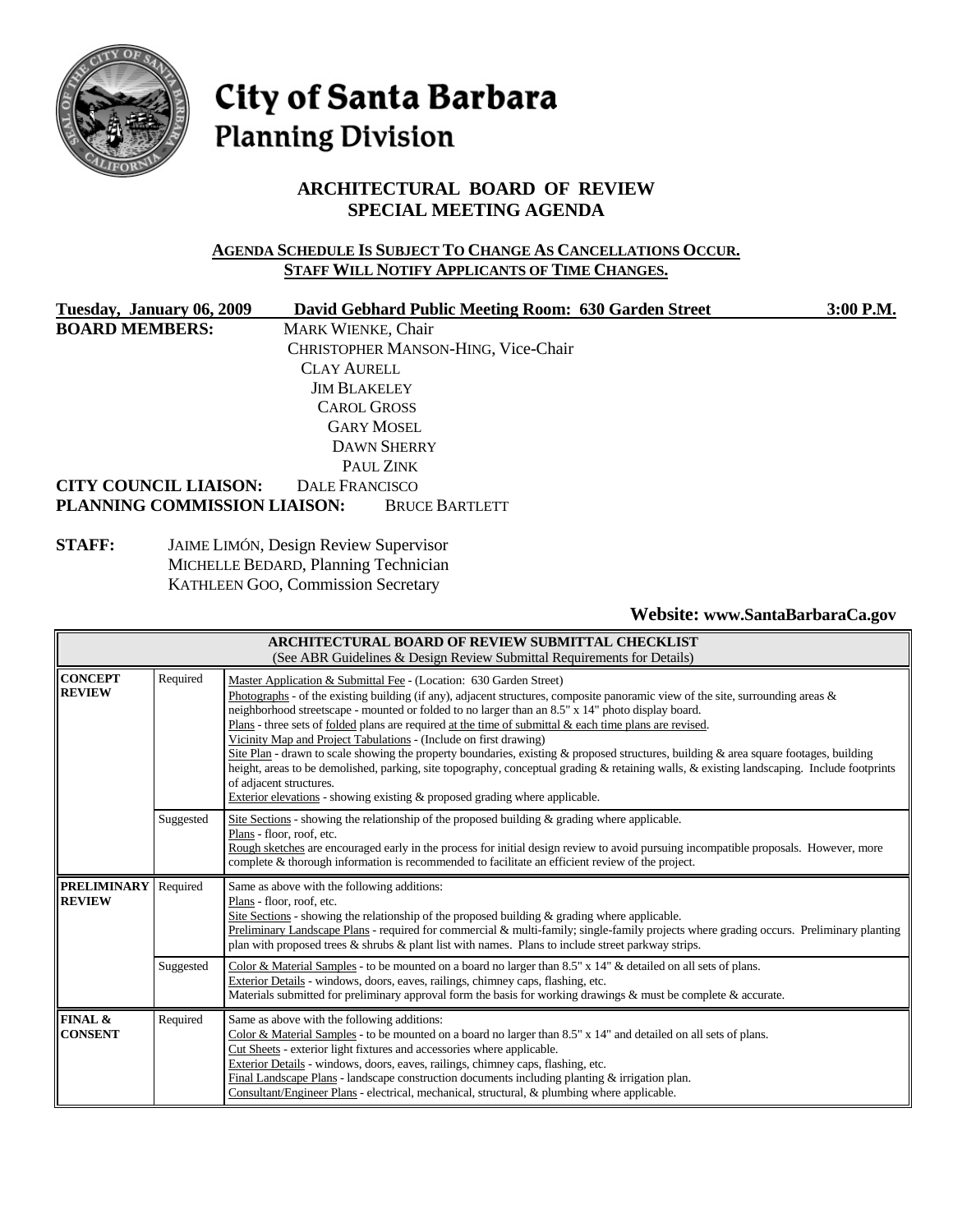#### **PLEASE BE ADVISED**

- The approximate time the project will be reviewed is listed to the left of each item. It is suggested that applicants arrive 15 minutes early. The agenda schedule is subject to change as cancellations occur. Staff will notify applicants of time changes.
- The applicant's presence is required. If an applicant is not present, the item will be postponed indefinitely. If an applicant cancels or postpones an item without providing advance notice, the item will be postponed indefinitely and will not be placed on the following Architectural Board of Review (ABR) agenda. In order to reschedule the item for review, a rescheduling fee will be paid and the applicant must fill out and file a Supplemental Application Form at 630 Garden Street (Community Development Department) in addition to submitting appropriate plans.
- All approvals made by the ABR are based on compliance with Municipal Code Chapter 22.68 and with adopted ABR guidelines. Some agenda items have received a mailed notice and are subject to a public hearing.
- The ABR may grant an approval for any project scheduled on the agenda if sufficient information has been provided and no other discretionary review is required. Substitution of plans is not allowed, if revised plans differing from the submittal sets are brought to the meeting, motions for preliminary or final approval will be contingent upon staff review for code compliance.
- The Board may refer items to the Consent Calendar for Preliminary and Final ABR approval.
- Concept review comments are valid for one year. A Preliminary approval is valid for one year from the date of the approval unless a time extension has been granted. A Final approval is valid for two years from the date of final action unless a time extension has been granted or a Building Permit has been issued.
- Decisions of the ABR may be appealed to the City Council. For further information on appeals, contact the Planning Division Staff or the City Clerk's office. Appeals must be in writing and must be filed with the City Clerk at City Hall, 735 Anacapa St. within ten (10) calendar days of the meeting at which the Board took action or rendered its decision.
- **AMERICANS WITH DISABILITIES ACT:** In compliance with the Americans with Disabilities Act, if you need special assistance to gain access to, comment at, or participate in this meeting, please contact the Planning Division at 805-564-5470. If possible, notification at least 48 hours prior to the meeting will enable the City to make reasonable arrangements in most cases.
- **AGENDAS, MINUTES and REPORTS**: Copies of all documents relating to agenda items are available for review at 630 Garden St. and agendas and minutes are posted online at www.SantaBarbaraCa.gov/abr **Materials related to an item on this agenda submitted to the ABR after distribution of the agenda packet are available for public inspection in the Community Development Department located at 630 Garden St., during normal business hours.** If you have any questions or wish to review the plans, please contact Michelle Bedard, at (805) 564-5470 between the hours of 8:30 a.m. to 4:00 p.m., Monday through Thursday, and every other Friday. Or by email at mbedard@santabarbaraca.gov. Please check our website under City Calendar to verify closure dates.

#### **LICENSING ADVISORY:**

The Business and Professions Code of the State of California and the Municipal Code of the City of Santa Barbara restrict preparation of plans for certain project types to licensed professionals. Applicants are encouraged to consult with Building and Safety Staff or Planning Staff to verify requirements for their specific projects.

Unlicensed persons are limited to the preparation of plans for:

- $\triangleright$  Single or multiple family dwellings not to exceed four (4) units per lot, of wood frame construction, and not more than two stories and basement in height;
- ¾ Non-structural changes to storefronts; and,
- $\blacktriangleright$  Landscaping for single-family dwellings, or projects consisting solely of landscaping of not more than 5,000 square feet.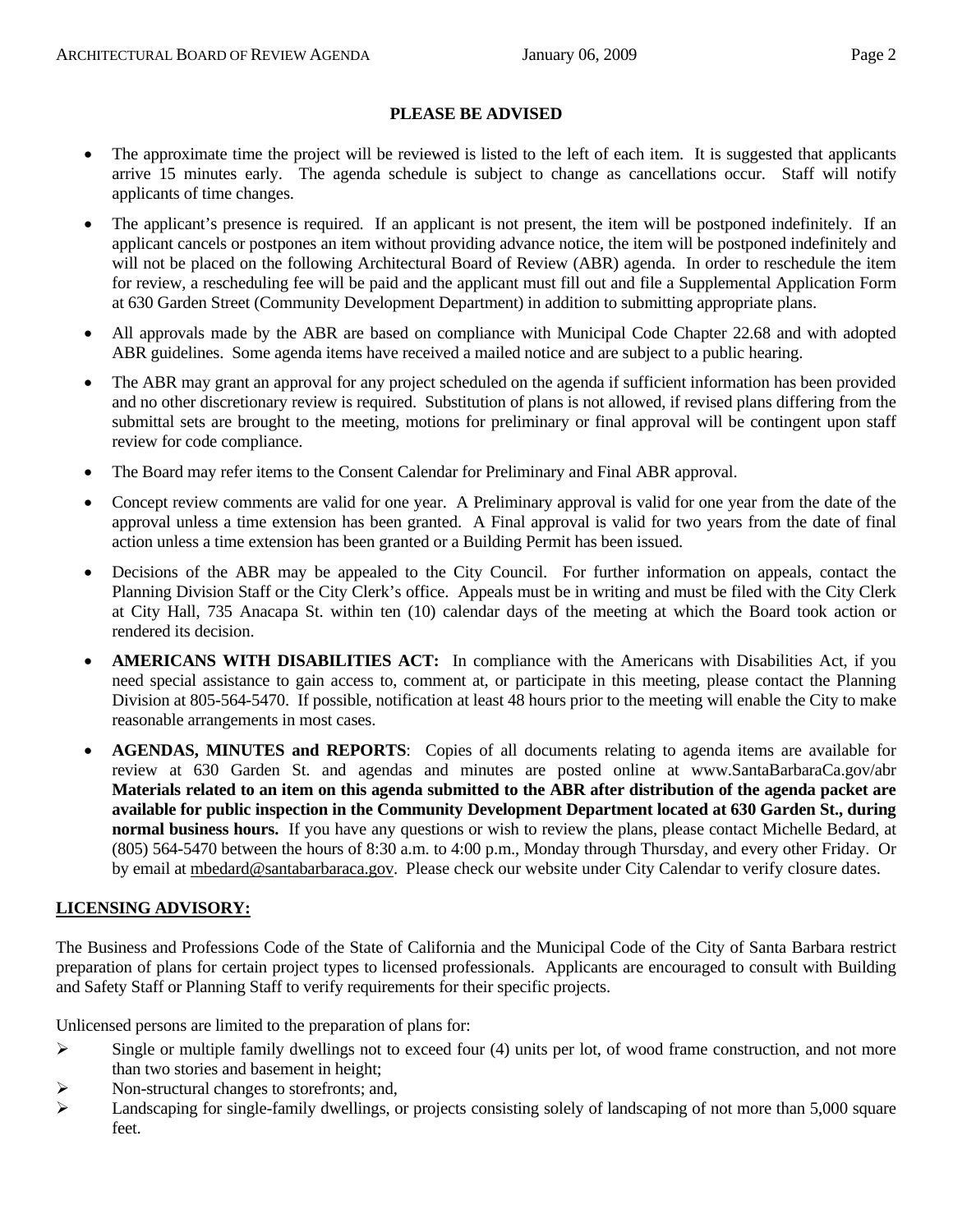## **NOTICE:**

- 1. On Wednesday, December 31, 2008 at 4:00 p.m., this Agenda was duly posted on the indoor and outdoor bulletin boards at the Community Development Department, 630 Garden Street, and online at www.SantaBarbaraCa.gov/abr.
- 2. This regular meeting of the Architectural Board of Review will be broadcast live on City TV-18, or on your computer via http://www.santabarbaraca.gov/Government/Video/ and then clicking City TV-18 Live Broadcast. City TV-18 will also rebroadcast this meeting in its entirety on Wednesday at Noon and the following Monday at 9:00 a.m. An archived video copy of this meeting will be viewable on computers with high speed internet access the following Wednesday at www.santabarbaraca.gov/abr and then clicking *Online Meetings.*

## **GENERAL BUSINESS:**

- A. **Public Comment:** Any member of the public may address the Architectural Board of Review for up to two minutes on any subject within their jurisdiction that is not scheduled for a public discussion before the Board on that day. The total time for this item is ten minutes. (Public comment for items scheduled on today's agenda will be taken at the time the item is heard.)
- B. Approval of the minutes of the Architectural Board of Review meeting of December 15, 2008.
- C. Consent Calendar.
- D. Announcements, requests by applicants for continuances and withdrawals, future agenda items, and appeals.
- E. Subcommittee Reports.
- F. Possible Ordinance Violations.

## **CONCEPT REVIEW - NEW ITEM**

#### **1. 0-300 W CABRILLO BLVD. HC/P-R/SD-3 Zone**

| (3:30)             | <b>Assessor's Parcel Number:</b> | 033-120-018                                |
|--------------------|----------------------------------|--------------------------------------------|
|                    | <b>Application Number:</b>       | MST2006-00122                              |
| $(30 \text{ min})$ | Owner:                           | City of Santa Barbara                      |
|                    | Applicant:                       | Jeannette Candau, Redevelopment Specialist |
|                    | Architect:                       | <b>Conceptual Motion</b>                   |
|                    | Landscape Architect:             | Earthform Design                           |
|                    |                                  |                                            |

(Proposed enhancements to pedestrian linkage between Stearns Wharf and the Harbor including pedestrian crossings across Cabrillo Boulevard to the beachfront, new benches, lighting, trash/recycle cans, news racks, repairs to existing sidewalks, modifications to seawalls, landscaping, improvements at Sea Landing, and viewing stations on West Beach. The Sign Program and Flag Program are subject to review by the Sign Committee. Project concurrently reviewed by the Historic Landmarks Commission and received Preliminary Approval on 11/12/08.)

## **(Referred from Consent. Preliminary Approval is requested.)**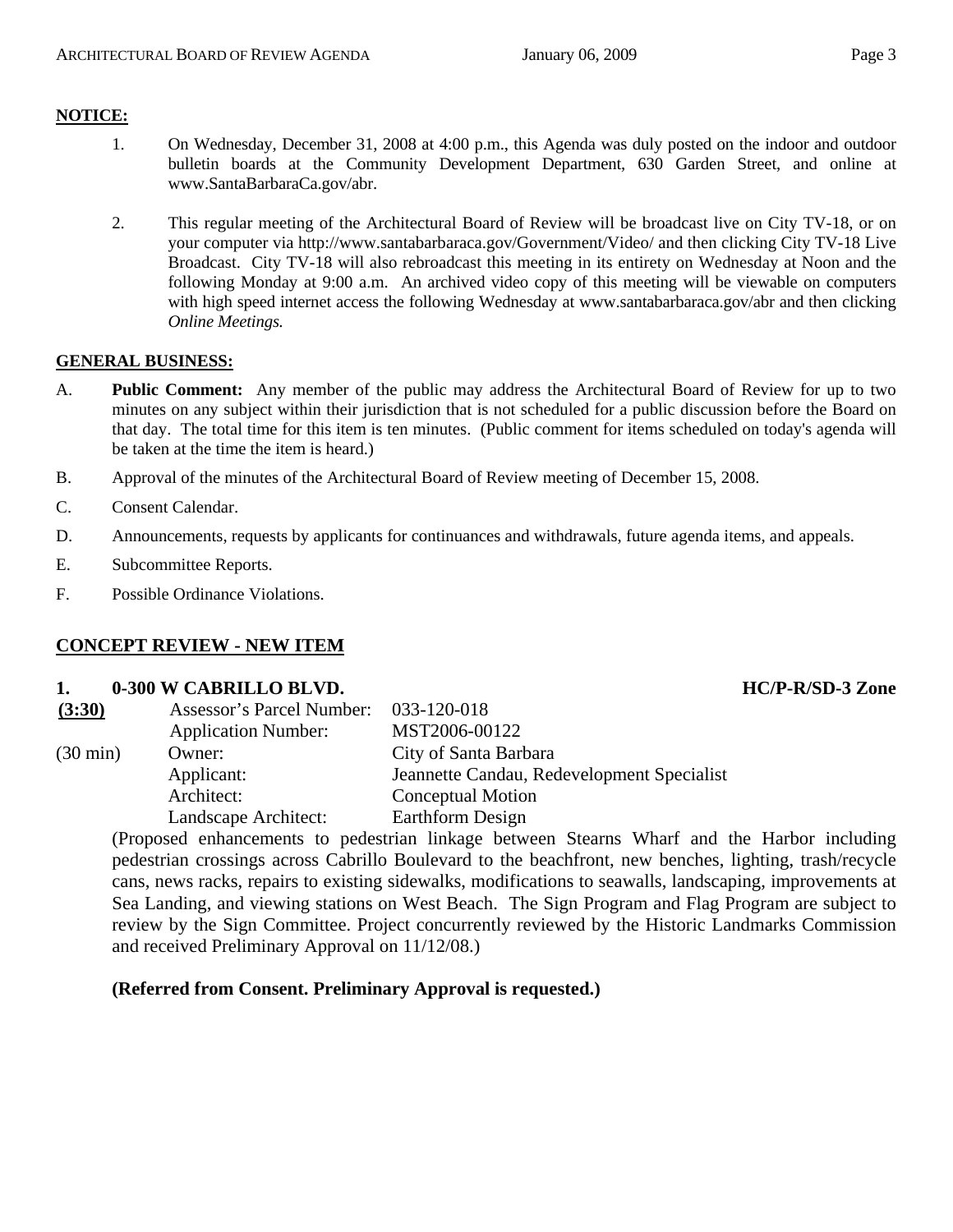# **CONCEPT REVIEW - NEW ITEM**

#### **2. 4200 CALLE REAL**

| (4:00)             |                            | Assessor's Parcel Number: ROW-003-382 |
|--------------------|----------------------------|---------------------------------------|
|                    | <b>Application Number:</b> | MST2008-00505                         |
| $(30 \text{ min})$ | Owner:                     | City of Santa Barbara                 |
|                    | Owner:                     | Caltrans                              |
|                    | Applicant:                 | Jessica Grant, Project Planner        |
|                    | Applicant:                 | Thomas Conti, Project Engineer        |

(The Boysel Multipurpose Pathway project is an infrastructure-only project to plan, design and construct an off-street multipurpose pathway, separated from the roadway, for exclusive use by bicyclists and pedestrians. The proposed 1,750 linear foot multipurpose path would begin along Calle Real just east of the St. Vincent's bridge, 4200 Calle Real. The eight foot wide path would parallel the existing sidewalk along Calle Real and connect to an existing eight foot wide path that begins near the intersection of Highway 154 and Calle Real. The existing path veers north towards the intersection of Verano Drive and La Colina, where bicyclists get back on an on-street path. The existing path would be widened to ten feet. The proposed path is located near La Colina Jr. High, Vieja Valley Elementary and Hope Elementary School and is named in memory of 12-year old Jake Boysel who was struck and killed by a motorist in 2006 while biking to school on Calle Real.)

# **(Concept Review.)**

# **CONCEPT REVIEW - NEW ITEM: PUBLIC HEARING**

#### **3. 920 SUMMIT RD A-2 Zone**

| (4:30)             | Assessor's Parcel Number: 015-211-009 |                                         |
|--------------------|---------------------------------------|-----------------------------------------|
|                    | <b>Application Number:</b>            | MST2005-00831                           |
| $(45 \text{ min})$ | Owner:                                | MCC BB Property, LLC                    |
|                    | Architect:                            | Ty Warner Hotels and Resorts            |
|                    | Agent:                                | Suzanne Elledge Planning and Permitting |
|                    | <b>Business Name:</b>                 | Montecito Country Club                  |

(Proposed major renovations to the Montecito Country Club. The project will include facade improvements to the existing clubhouse, four new tennis courts, a new tennis pro-shop, a new golf proshop, modified parking lots, new patios and landscaping. The clubhouse structure is eligible for Structure of Merit status and will be reviewed by the Historic Landmarks Commission (HLC). Also proposed is the demolition and reconstruction of several existing maintenance buildings totaling 17,571 square feet, resulting in a 982 square foot increase in commercial floor area, for a total of 65,486 square feet. One of the proposed maintenance buildings involves a new 7,771 square foot building along Summit Road. The project consists of major grading (192,000 cubic yards of cut and fill), recontouring, and renovation of an existing 18-hole golf course. Significant tree removals (373), relocations, and (412) new trees are proposed, with a net gain of 39 additional trees. Planning Commission approval is being requested for a Conditional Use Permit Amendment, Coastal Development Permit, and Development Plan Approval. The project involves the following Assessor Parcel Numbers: 015-300- 001, 015-300-002, 015-300-003, 009-091-014, 009-091-019, 009-091-020, 009-151-006, 009-151-007, 015-211-009, 015-211-010, and 015-280-014.)

**(Comments only; Project requires Environmental Assessment, Compatibility Analysis, and Planning Commission review for a Conditional Use Permit Amendment, Coastal Development Permit, and Development Plan Approval. The existing Clubhouse will be reviewed by the Historic Landmarks Commission.)**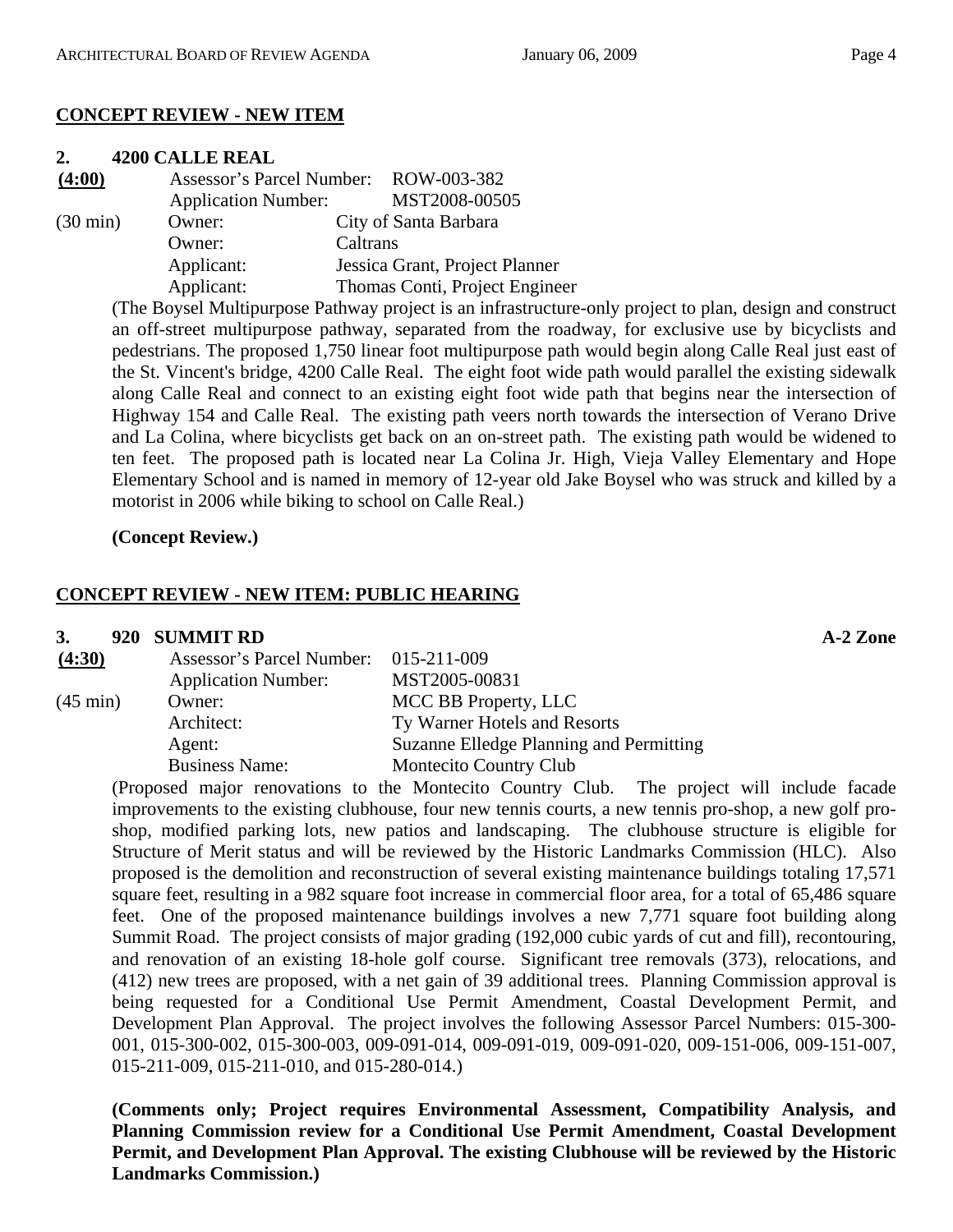# **CONCEPT REVIEW - NEW ITEM: PUBLIC HEARING**

# **4. 221 N NOPAL ST M-1 Zone**

**(5:15)** Assessor's Parcel Number: 017-041-004 Application Number: MST2008-00538 (45 min) Owner: Archdiocese of Los Angeles Architect: Garcia Architects

Applicant: Our Lady of Guadalupe

(Proposal for Phase 2 of project at Our Lady of Guadalupe Church to construct a 1,487 square foot single-story addition to be used as a side-chapel, and 96 square foot partial demolition to the existing 6,576 square foot church. The proposal will result in a net addition of 1,391 square feet. The 1,487 square foot side-chapel addition will provide 136 new seats for a total of 485 seats. The project also includes new parking, paving, and landscaping. 34 new parking spaces will be provided for a total of 98 parking spaces. Phase 1 of the project was approved under MST2006-00015 on August 20, 2007. The project requires Development Plan Approval by ABR for the allocation of 1,391 square feet of Measure E square footage.)

# **(Comments only; Project requires Environmental Assessment and Development Plan Approval.)**

# **\*\*\*SCHEDULED BREAK FROM 6:00 P.M. TO 6:20 P.M.\*\*\***

# **CONCEPT REVIEW - NEW ITEM: PUBLIC HEARING**

# **5. 1511 KOWALSKI AVE R-2 Zone**

| (6:20)             | Assessor's Parcel Number:  | 043-233-005                 |
|--------------------|----------------------------|-----------------------------|
|                    | <b>Application Number:</b> | MST2008-00546               |
| $(45 \text{ min})$ | Owner:                     | <b>Morelos Family Trust</b> |
|                    | Designer:                  | <b>Jason Grant</b>          |

(Proposal to demolish an existing 1,468 square foot single-family residence and detached two-car garage and construct two new residential condominium units on a 9,187 square foot lot in the R-2 Zone. Unit A is a proposed three-bedroom 1,630 square foot unit, with an attached 457 square foot two-car garage (totaling 2,087 square feet). Unit B is a proposed three-bedroom 1,682 square foot unit, with an attached 465 square foot two-car garage (totaling 2,147 square feet). The project requires Staff Hearing Officer review for a Tentative Subdivision Map.)

**(Comments only; project requires Environmental Assessment, Compatibility Analysis, and Staff Hearing Officer review for a Tentative Subdivision Map.)**